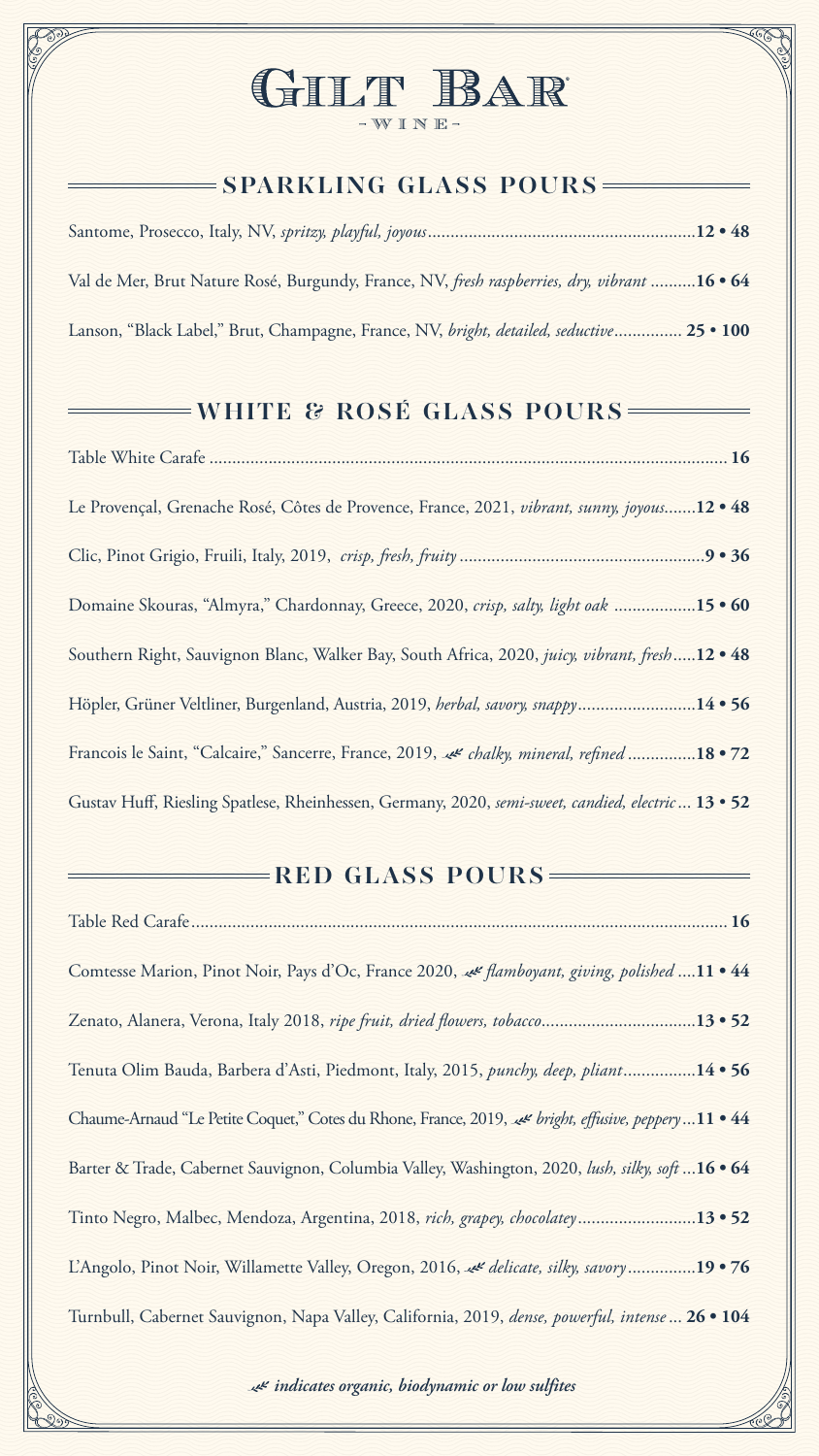#### $=$ **SPARKLING**

| Saracco, Moscato D'asti, Piemonte, 375ml, 2020, semi-sweet, honeyed pear spritzer 34       |
|--------------------------------------------------------------------------------------------|
| Ferrari, Brut Rosé, Trentino, Italy, 375 mL, NV, perfumed, robust, elegant54               |
| Illinois Sparkling Wine Co. Pet Nat Rose, Peru, IL, 2020, dry, cloudy, peach-rings  62     |
| Roederer Estate Brut, Anderson Valley, California, NV, vivid, fruity, defined 84           |
|                                                                                            |
| Ca' del Bosco, Brut, Franciacorta, Italy, NV, & champagne-esque, traditional sparkler  108 |
| Louis Roederer, Cristal, Champagne, France, 2008, rich, epic, powerful549                  |

#### **DOMESTIC WHITES**

Sinegal Estate, Sauvignon Blanc, Napa Valley, California, 2018, *bordelaise, stylish, intense* ........ **72** Chalone Estate Chardonnay, Chalone, California, 2016, *intense, tactile, mineral* ...................... **78**

Massican, Friulano blend, "Annia," Napa Valley, California, 2020, *weightless, pearlescent, pristine*..... **99**

Rombauer Chardonnay, Carneros, California, 2020, *creamy, oaky, decadent*............................ **123**

### **GLOBAL WHITES**

| Craggy Range, Sauvignon Blanc, Martinborough, NZ, 2018, juicy, concentrated, grassy70                  |
|--------------------------------------------------------------------------------------------------------|
|                                                                                                        |
| Dr. Hermann "Erdener Treppchen" Spatlese, Mosel, Germany, 2017, semi-sweet, detailed, layered 84       |
| LVNAE, "etichetta grigia," Vermentino, Liguria, Italy 2020, aromatic, salty basil, amalfi lemon  84    |
| Domaine Gille Noblet, Chardonnay, Pouilly-Fuissé, France, 2019, pure, creamy, fresh  86                |
| Donhoff, "N. Kirschheck," Riesling, Spatlese, Germany, 2018, wild cherries, off dry, traditional  120  |
| Domaine Etienne Defaix, Chardonnay, Côte de Lechet, Chablis, Burgundy, '05, broad, chalky, mushroom174 |

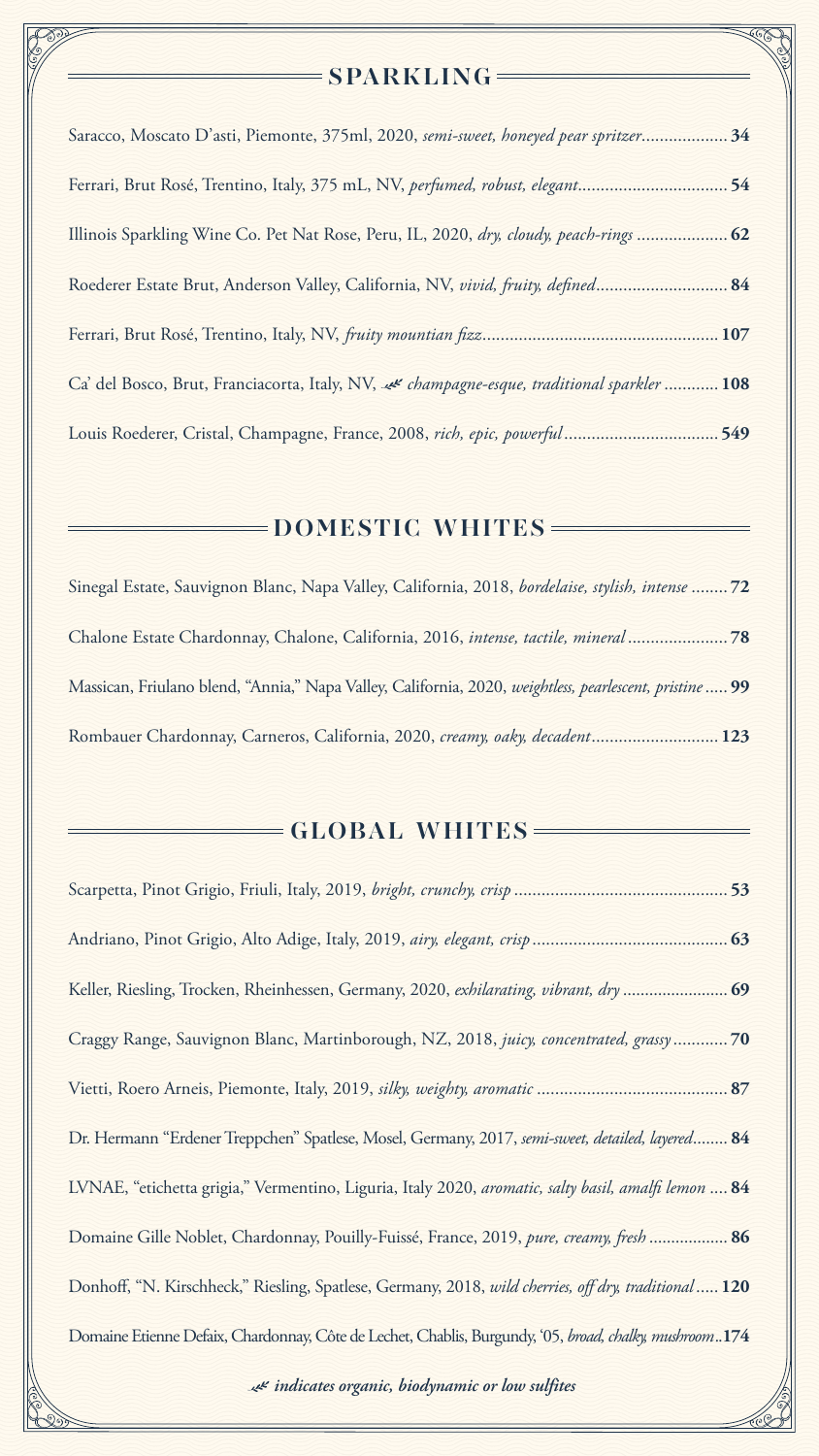

# **ITALIAN REDS**

| Tenuta Olim Bauda, Barbera d'Asti, Piedmont, Italy, 2015, <i>punchy, deep, pliant</i> 56          |
|---------------------------------------------------------------------------------------------------|
| Milziade Antano, Sangiovese / Sagrantino, Umbria, 2016, massive, imploded, hulking 63             |
|                                                                                                   |
|                                                                                                   |
| Poggio la Noce, "Gigino," Tuscany, 2016, et natural, charming, vibrant red fruit 94               |
| Santomè, "Raboso," Veneto, 2012, chocolate covered cherries, rich, structured95                   |
| 97                                                                                                |
| Ilonte Bernardi, "Sa'etta," Chianti Classico Riserva, 17, et translucent, noble, breathtaking 116 |
| Gianfranco Alessandria, Barolo, Piemonte, 2017, graceful, ethereal, accessible 123                |
|                                                                                                   |
| Produttori del Barbaresco, Nebbiolo, Barbaresco, 2017, pure, elegant, potpourri 134               |

| FRENCH REDS                                                                                                |  |
|------------------------------------------------------------------------------------------------------------|--|
|                                                                                                            |  |
| Domaine Thillardon, Gamay, "Les Blemonts" Chénas, Beaujolais, 2018, peony, lovely, silky 92                |  |
| Jean Royer, Châteauneuf du Pape, Rhône, 2018, traditional, elegant, twizzlers 112                          |  |
| Château Meyney, "La Chapelle," Cabernet/Merlot, Saint-Estèphe, Bordeaux, '15, refined, classy, zen  128    |  |
| Pichon Lalande, Cab./Merlot, "Reserve de la Comtesse" Pauillac, Bordeaux, 2017, sensual, saline, regal 198 |  |
|                                                                                                            |  |
| $= GLOBAL$ $REDS =$                                                                                        |  |
| Yalumba Grenache, Barossa, Australia, 2019, cherry pie filling, herbs, silky58                             |  |
| Costers del Priorat, Garnacha/Samsò, Petit Pissarres, Priorat, Spain, 2018, intense, vibrant, floral72     |  |
|                                                                                                            |  |
|                                                                                                            |  |